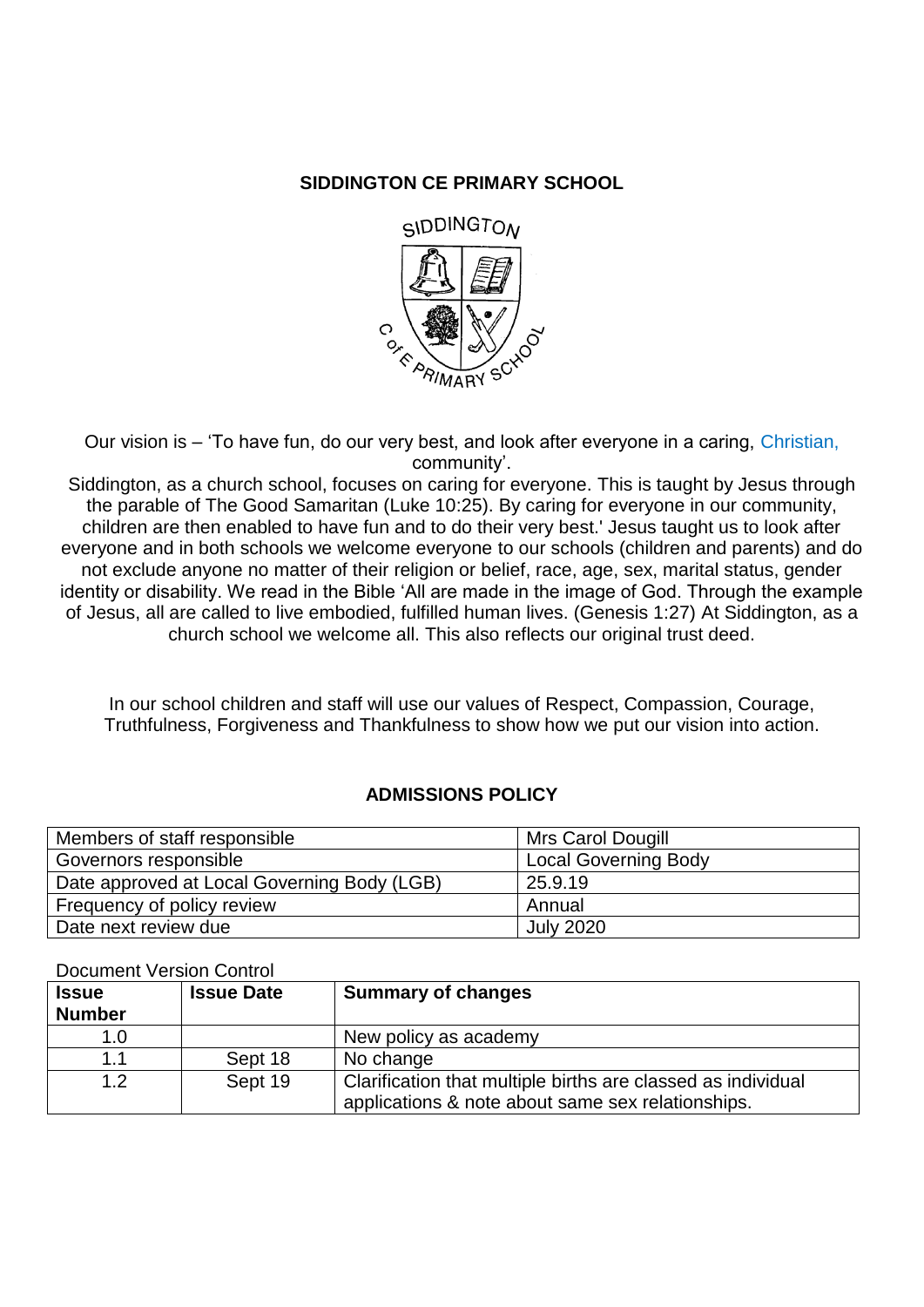Where the term family is used this can mean same sex relationships and civil partnerships.

## **Reception Year Starting School**

Children are usually admitted to our schools in the reception class in the September prior to their fifth birthday.

The school has a Pupil Admission Number (PAN) of 15. This means that 15 children start school in a year group and each year group (cohort) has 15 children in and when two cohorts are in one class, there are usually 30 children in the class.

Gloucestershire County Council admission's team will deal with all the applications for places at our schools for reception children. Please use the following link to the school admissions page and links to the admissions forms.

[https://www.gloucestershire.gov.uk/education-and-learning/school-admissions/apply-for-a-primary](https://www.gloucestershire.gov.uk/education-and-learning/school-admissions/apply-for-a-primary-or-infant-school-place/)[or-infant-school-place/](https://www.gloucestershire.gov.uk/education-and-learning/school-admissions/apply-for-a-primary-or-infant-school-place/)

### **Settling in**

The usual admission arrangements are for all the reception children to begin school part-time for the first 2 weeks of the autumn term (planned by using parent feedback). Week 1 mornings only, week 2 mornings and lunch time and then week 3 full time. After this, the younger children attend full-time if parents and the school staff feel that they are able to benefit from full-time attendance without becoming distressed or overtired, which is usually after week 5. We make sure that all reception children have a Year 6 buddy (Year 5 children meet them on their pre-starting school visits) so that when they start school they have an older child for support at play times and lunch times. This relationship lasts all year and children have opportunities to read and sometimes work together.

## **Visits**

We welcome visits to the school. Parents who would like to visit the School or who are considering entering their children for admission are asked to get in touch with the Executive head teacher or head of school who are always willing to show parents around and to answer any questions that they may have.

#### **In Year admissions**

For applications which are made outside of the normal year of entry to the school, our schools are responsible for offering places using the categories stated above and will inform parents their child/children have a place at the school. Please use the in-year admissions form on the above GCC website. Currently the Local Authority inform us when there is an in year admission request and we follow the normal Local Authority guidance for admission.

## **Oversubscription criteria**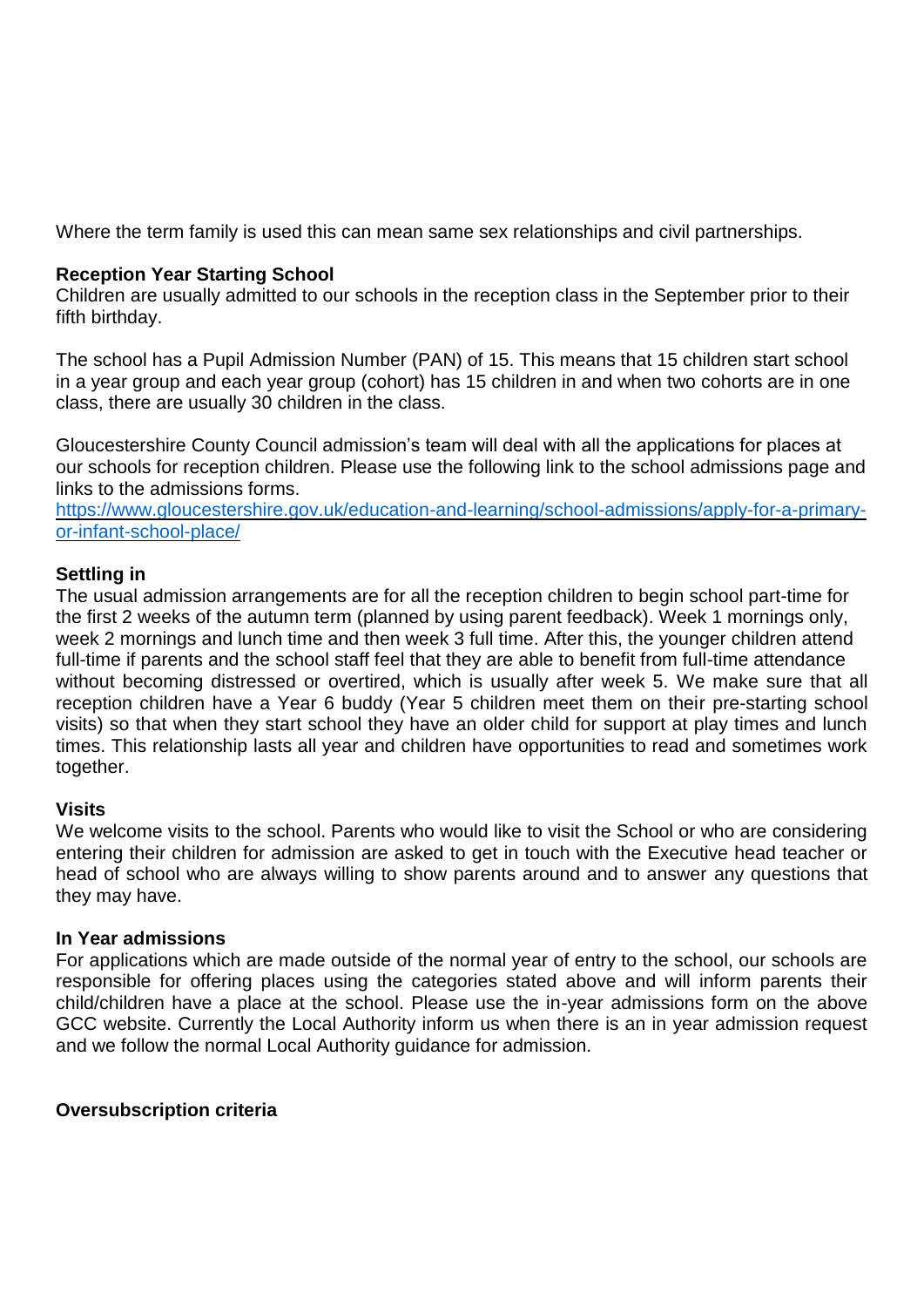Where applications for admission exceed the number of places available, the following criteria will be applied, in the order set out below, to decide which children to admit:

1. 'Looked After Children' (a) or children who were previously looked after but immediately after being looked after became subject to an adoption (b) a child arrangements order (c) or special guardianship order (d)

 (a) A 'looked after child' is a child who is (i) in the care of a local authority, or (ii) being provided with accommodation by a local authority in the exercise of their social services functions (see the definition in Section 22(1) of the Children Act 1989) at the time of making an application to a school. In Gloucestershire, such children are referred to as Children in Care.

 (b) This includes children who were adopted under the Adoption Act 1976 (see section 12 adoption orders) and children who were adopted under the Adoption and Children's Act 2002 (see section 46 adoption orders).

 (c) Under the provisions of s.12 of the Children and Families Act 2014, which amend section 8 of the Children Act 1989, residence orders have now been replaced by child arrangement orders.

 (d) See Section 14A of the Children Act 1989 which defines a 'special guardianship order' as an order appointing one or more individuals to be a child's special guardian (or special guardians).

2. Children who have siblings attending the school and who will continue to do so at the time of their admission. We use the Local Authority's standard definition of 'sibling': 'a brother or sister, half brother or sister, adopted brother or sister, step brother or sister, or the child of the parent/carer's partner as well as children who are brought together as a family by a same sex civil partnership. In every case, the child must be living in the same family unit at the same address, at the time of application.' (Twins and children from multiple births will be considered as individual applications).

3. Pupils with the strongest geographical claim based on straight line distance proximity of the child's home - those living nearer being accorded priority. This link shows last distances offered for each school: [https://www.gloucestershire.gov.uk/education-and-learning/school-admissions](https://www.gloucestershire.gov.uk/education-and-learning/school-admissions-scheme-criteria-and-protocol/allocation-day-statistics-for-gloucestershire-schools/)[scheme-criteria-and-protocol/allocation-day-statistics-for-gloucestershire-schools/](https://www.gloucestershire.gov.uk/education-and-learning/school-admissions-scheme-criteria-and-protocol/allocation-day-statistics-for-gloucestershire-schools/)

## **Oversubscription**

In the event of oversubscription in any of the above criterion, places will be allocated to children with the strongest geographical claim, measured in a straight line from the Ordnance Survey Address Point of the child's home address (including flats) to Reception at the School, using the Local Authority's computerised measuring system, with those living closer to the school receiving the higher priority. If necessary, if two or more children live at a precise equitable distance from the school, a further tie-break of random allocation based on names being drawn in a lottery at a specified time by our admissions team will be applied, although we will endeavor to treat twins and children from multiple births jointly.